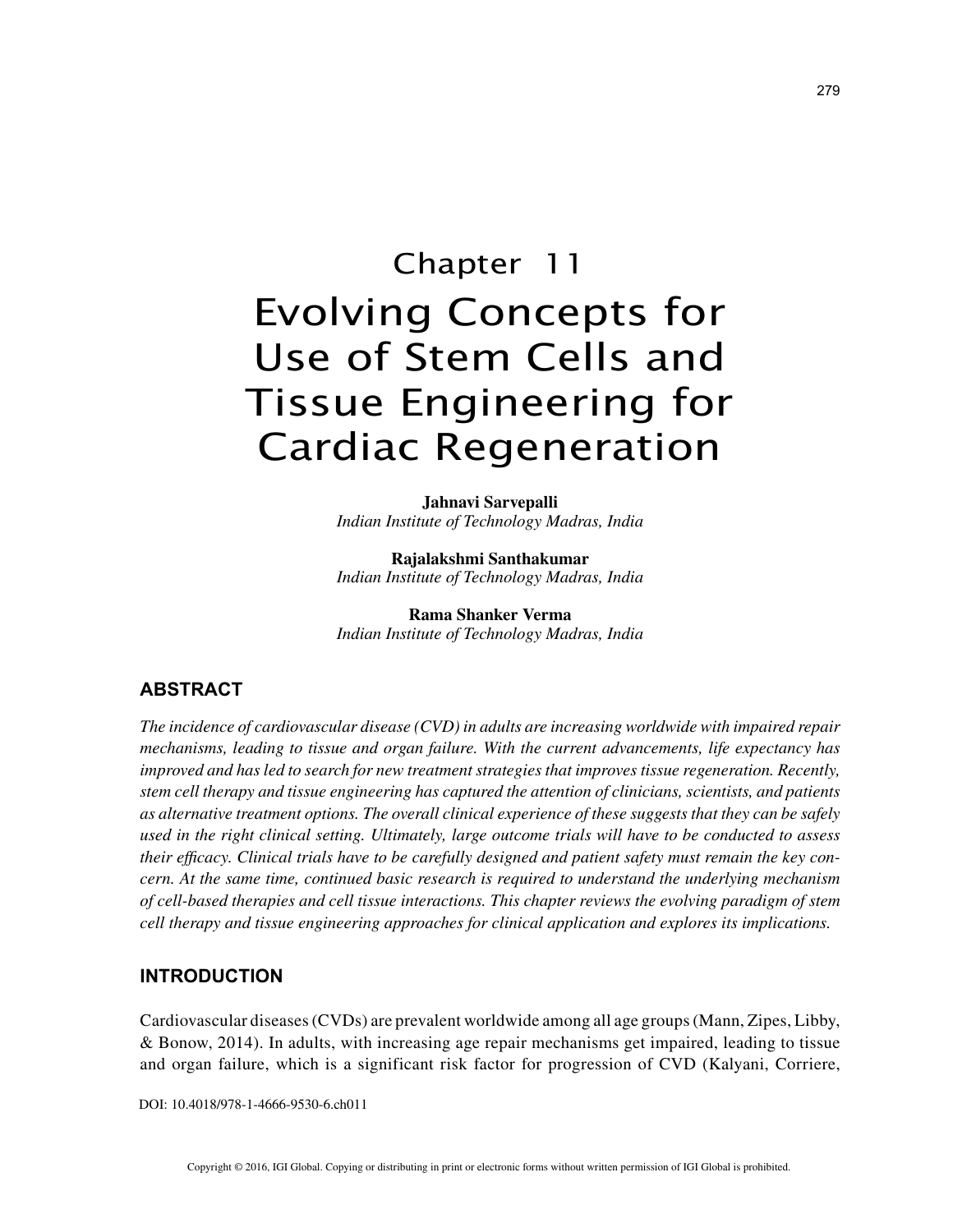& Ferrucci, 2014; Zethelius et al., 2014). With the advancements in the cardiovascular medicine and surgery, life expectancy of the elderly population with CVD has improved and this has led to the search for new treatment strategies that reduces the surgical risk and improves tissue repair and regeneration. Despite the advancements, mortality rates have nevertheless remained virtually unchanged in the last twenty years among patients with rheumatic and degenerative heart diseases (Ray et al., 2014). In recent years, stem cell therapy and tissue engineering has captured the attention of clinicians, scientists, and patients as alternative treatment options (Fuh & Yeghiazarians, 2014). When the heart is injured, stem cells in the adult body gradually migrate to the site of injury and aid in repair. In aged population, the majority of these cells becomes dormant with a rise in levels of age related cellular damage and signaling mechanisms. Hence, cell-based therapies have raised the possibility that may regenerate the heart, which provides an alternative to conventional treatments (Van Den Berg et al., 2014). Cells that have the potential to generate cardiomyocytes and vascular cells have been identified in both the adult heart and peripheral tissues, and in vivo experiments suggest that these cardiovascular stem cells and cardiovascular progenitor cells, including endothelial progenitor cells, are capable of replacing damaged myocardium and vascular tissues with improved tissue perfusion and contractile performance (Fox et al., 2014; Tung et al., 2014). But, these cell-based therapies appear to be insufficient to protect against CVD in older individuals due to age associated changes that impair their function. These changes may contribute to the dysregulation of endogenous cardiovascular repair mechanisms in the aging heart and vasculature (McCance & Huether, 2014). Tissue engineering is another approach that is used to generate cardiac patches that can replace damaged tissue or organ along with different types of cells. Scaffolds made of polymeric and natural decellularized tissues along with the stem cells have been used so far to provide a natural environment for cellular growth, differentiation, and angiogenesis of tissueengineered grafts (Ghasemi-Mobarakeh et al., 2014). They aid in the restoration of the structure and function (Georgiadis et al., 2014). The overall clinical experience of cell based therapies and use of tissue-engineered grafts suggests that they can be safely used, if the right type is used in the right clinical setting (www.clinicaltrials.gov; Doppler et al., 2013). Ultimately, large outcome trials will have to be conducted to assess their efficacy. We need to proceed cautiously with carefully designed clinical trials and keep in mind that patient safety must remain the key concern. At the same time, continued basic research is required to understand the underlying mechanism of cell-based therapies and cell tissue interactions. Preliminary efficacy data indicates that stem cells have the potential to enhance myocardial perfusion and/or contractile performance in patients with acute myocardial infarction, advanced coronary artery disease, and chronic heart failure. This chapter reviews the evolving paradigm of stem cell therapy and tissue engineering approaches for clinical application and explores its implications. Specifically, we discuss various types of stem cells used for repair and regeneration of adult cardiac tissue; mechanisms of stem cell and diseased tissue interactions; potential of various tissue engineering approaches for the development of cardiac patches to either replace/repair the damaged cardiac tissue and clinical outcome of so far used stem cell based therapies and tissue engineered materials to repair damaged tissue in aging population. The need for research and clinical translation are highlighted.